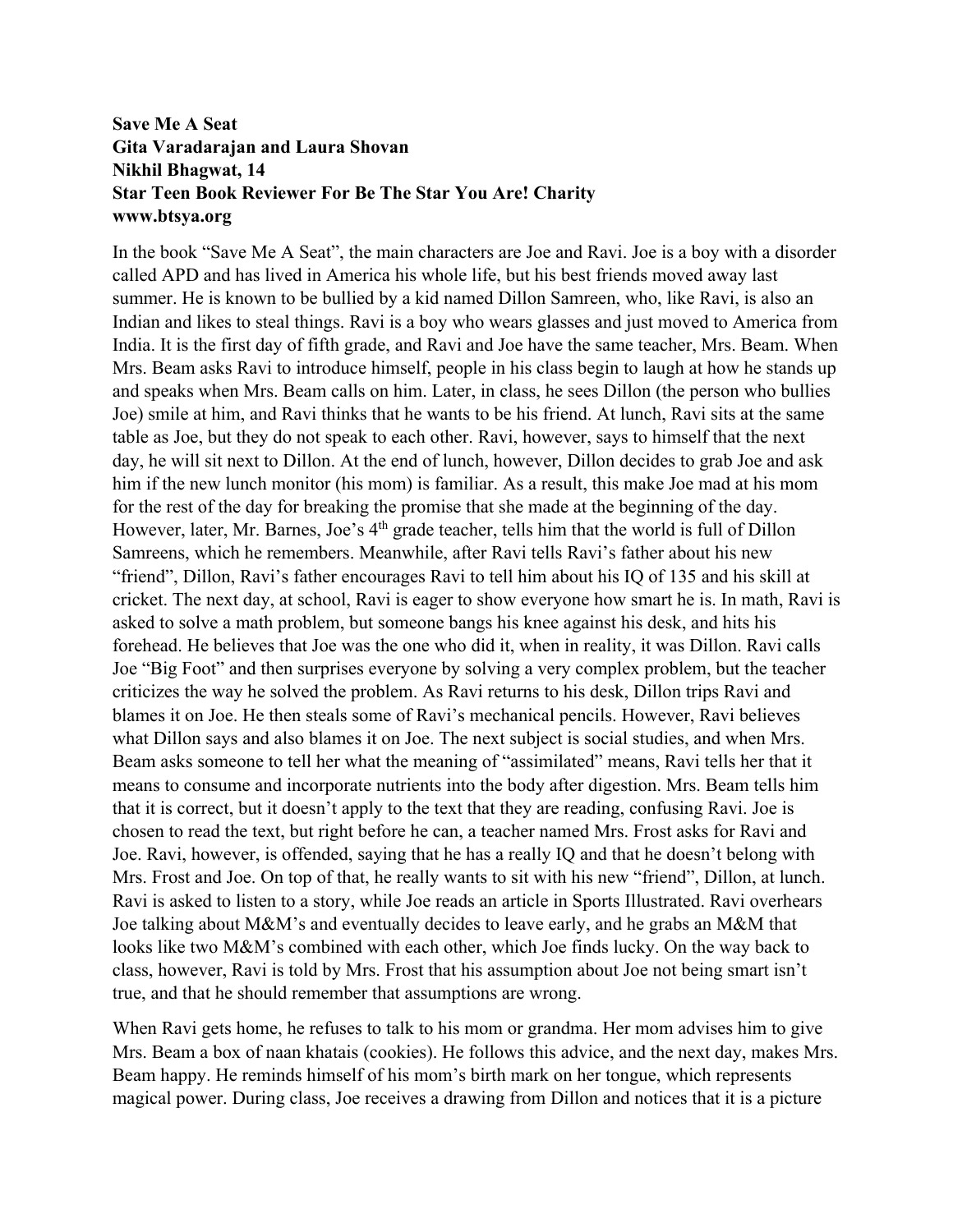of a classroom and himself wearing a shirt saying "I'm Stupid". This annoys Joe. Gym happens next, and Ravi is selected to be on Jaslene's team, when he wanted to be on Dillon's team. Joe is chosen to be on Dillon's team. Ravi gets hit on the shoulder by Dillon by a flying baseball, so Ravi is taken to the nurse. The next period is lunch, and Ravi finally gets to sit with Dillon and his friends. However, Joe's mom comes to break up a food fight and breaks Joe's promise again by accidentally getting the attention of Dillon. After that, Dillon makes Ravi try some chili. However, to Ravi's horror, there is beef in the chili, as Ravi isn't supposed to eat beef. Dillon and his friends, however, find this funny, and begin to start making fun of everything that Ravi has done in the past. He calls Ravi "Curryhead" because of the food that he eats. Ravi, feeling extremely upset and betrayed, decides to leave. The next morning, Ravi does not want to go to school because of the events that occurred before. However, his parents and grandparents tell him that quitting isn't an option. They also feel that Ravi is coming down with a cold, so they make him stay home for the day and feel better. They also make sure that he gets the personal reflection assignment done. Joe also stays home since his dad has come back home. They have a discussion about Dillon and how he bullies Joe, which only makes Joe more upset towards his parents. Both of these events, however, help Ravi and Joe find out what to do for their personal reflection assignment, as Joe decides to bring a glass bowl with a blue M&M, while Ravi decides to bring a jar full of leeches. At the same time, both of them are extremely happy the next day. However, at the beginning of class, Ravi catches Dillon take Joe's M&M from the glass bowl, but Ravi helps Joe by putting the double M&M that he received on Tuesday in Joe's bowl. Joe is surprised as a result. The class decides to play a game where each person tries to guess who each postcard is referring to based on the object that each person brought. When it is Dillon's turn to pick a card, he picks Ravi's card and is confused on how Ravi's card relates to the leeches that he brought. Ravi begins explains how his grandparents had to work in the tea plantations helped Ravi's dad to go to a university and live in America, when all of a sudden, the leeches in Ravi's jar escaped, causing one classmate to throw up. Joe, remembering what Ravi did to help him, decides to help Ravi by putting a piece of paper next to Ravi's jar letting everyone know to not touch the jar. The class decides to go to the library since there are leeches in the classroom, and Dillon tells the teacher that he left his book in the classroom. Dillon uses this opportunity to try to steal Ravi's jar of leeches but makes the mistake of doing so, as the lid of the jar of leeches was loosened by Joe, thus causing Dillon to spill the mixture of water and leeches on himself. Dillon, embarrassed by this, tries to leave school early. Meanwhile, Ravi picks a notecard and reads it, as it says, "There is more to me than meets the eye." Ravi, remembering Joe talking about M&M's to Mrs. Frost, realizes that it is Joe, as M&M's are thought to have 3 layers, when they really have 4, meaning that M&M's have more to them than meets the eye. This, as a result, is the start of the friendship between Joe and Ravi.

There were a lot of things that I liked about this book. One thing that I liked was how this book was very realistic. In other words, this book followed the same feelings and emotions felt by someone who is new to a school and by someone who doesn't have any friends in school. However, this book was very short (only around 250 pages), as this book was very interesting and entertaining to read. I would recommend this book to ages 10 and up because of the confusing symbols in the book, such as the M&M's and the leeches. I would definitely recommend this book to someone else.